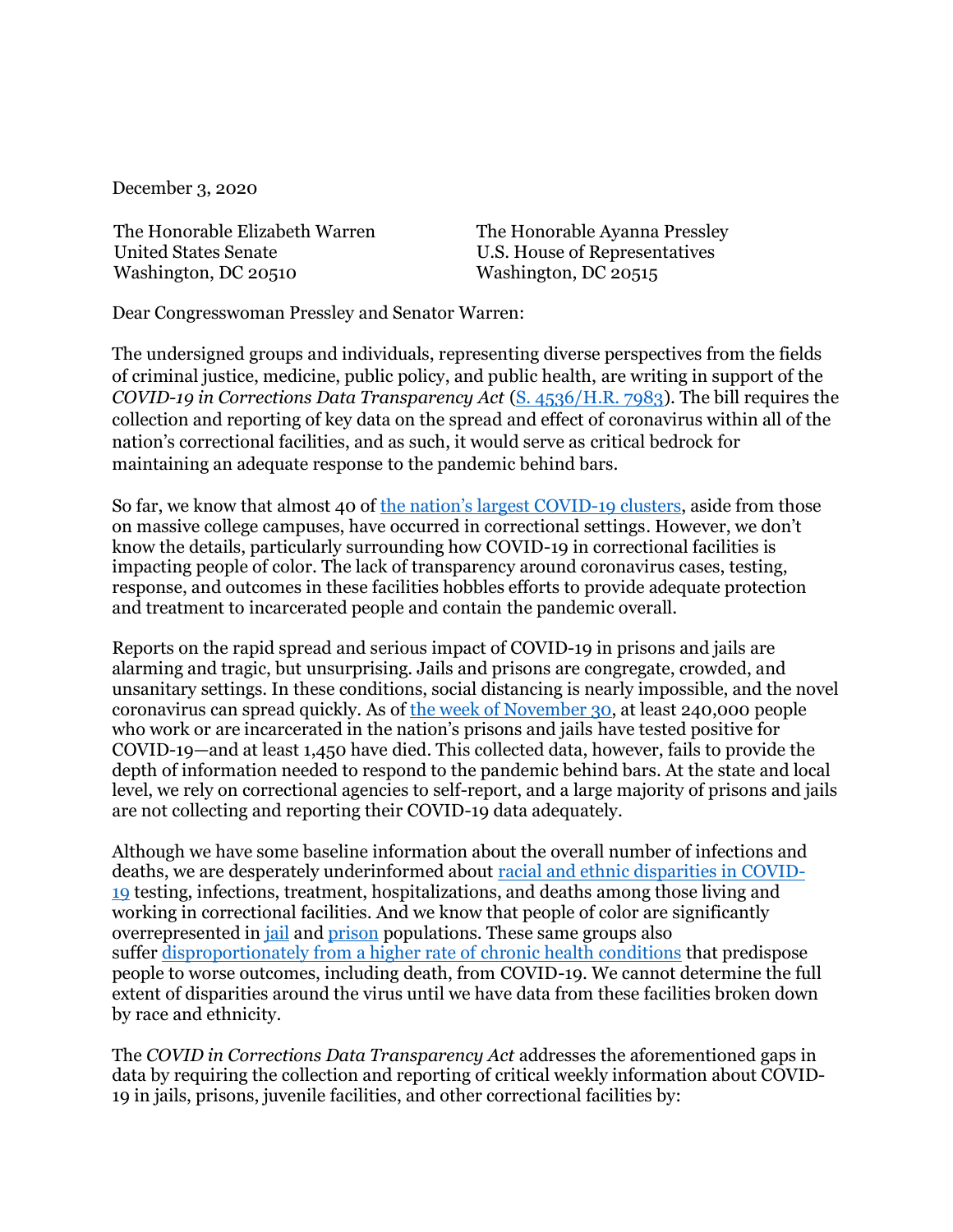- Requiring the collection and public reporting by BOP, USMS, and state and local correctional facilities of key COVID-19 data on testing, test results, treatment, use of quarantine and isolation, hospitalization, and case outcomes;
- Mandating data disaggregation by sex, sexual orientation, gender identity, age, race, ethnicity, disability, and geography;
- Directing the CDC to compile all data reported by BOP, USMS, and state and local correctional facilities in a monthly report to Congress; and
- Subjecting states to a noncompliance penalty in the form of a 10% reduction in future Byrne JAG funding.

We greatly appreciate your leadership on behalf of those affected by the compound crises of COVID-19 and mass incarceration, and we thank you for introducing this critical legislation. The situation in our nation's correctional facilities is untenable and must be a core focus of federal efforts to protect the health of all Americans, and we stand ready to support your efforts in these difficult times.

A Little Piece Of Light American Public Health Association Breaking the Chains Of Your Mind Center for Disability Rights Center for Science in the Public Interest Choose One Citizens for Responsibility and Ethics in Washington (CREW) Community Catalyst Community Oriented Correctional Health Services DC Democratic Caucus For Returning Citizens Defending Rights & Dissent Drug Policy Alliance First Focus Campaign for Children From Prison Cells to PhD Government Accountability Project Government Information Watch Health in Justice Action Lab, Northeastern University School of Law Innocence Project Interfaith Action for Human Rights Iowa Freedom of Information Council Juvenile Justice Coalition Law Enforcement Action Partnership Mothers On the Inside NAACP National Association of Criminal Defense Lawyers National Association of Social Workers National Center for Youth Law National Crittenton National Disability Rights Network (NDRN) National Juvenile Defender Center National Juvenile Justice Network